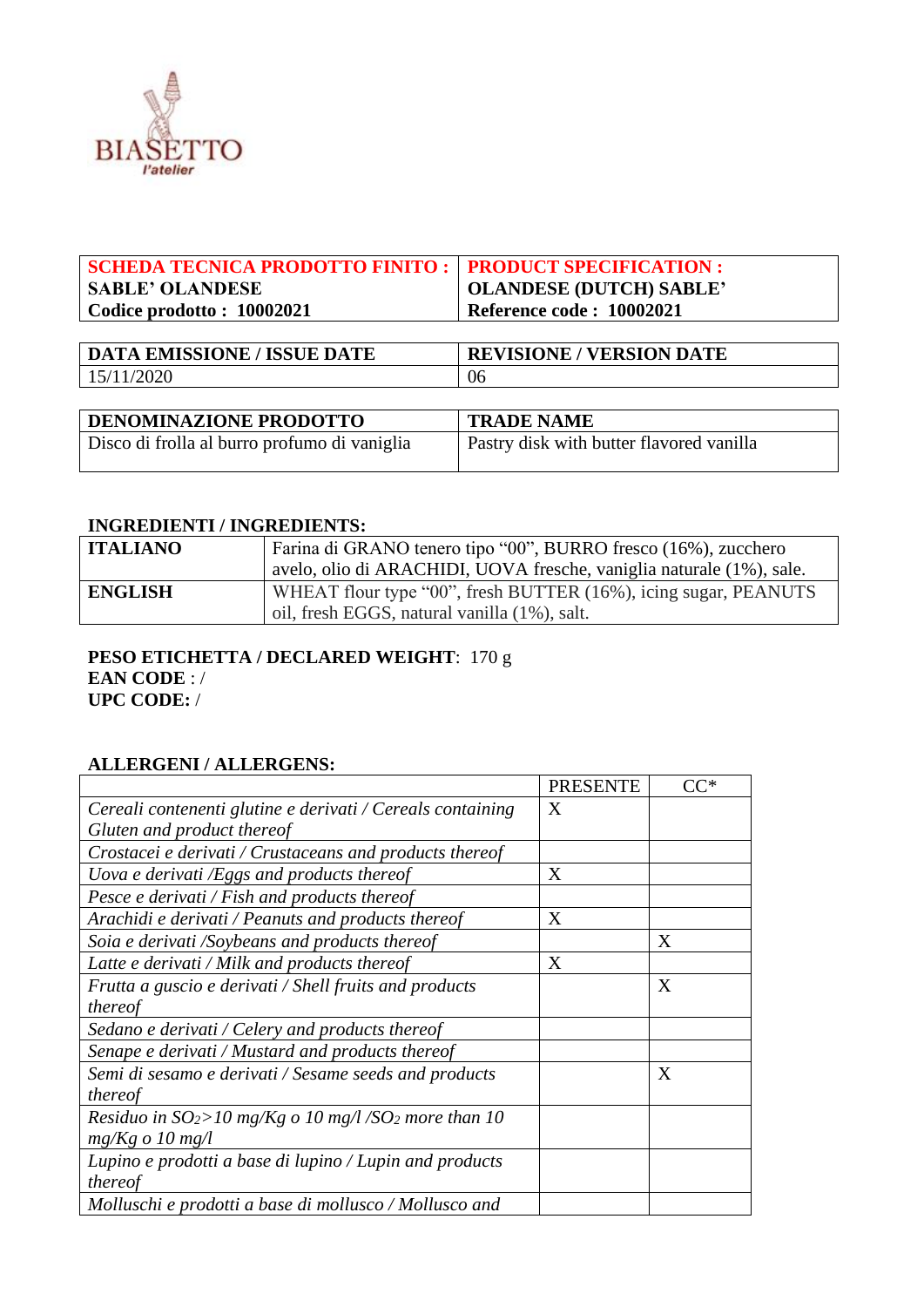

| n r c        |  |  |  |  |  |  |  |  |
|--------------|--|--|--|--|--|--|--|--|
| $\mathbf{A}$ |  |  |  |  |  |  |  |  |

\*Possibilità di contaminazione crociata / Potential cross-contamination

#### **CONFEZIONAMENTO / PACKAGING :**

| Imballo primario /  | Contenitore in cartone   11 pz/scatola | 22x61,5x10h |
|---------------------|----------------------------------------|-------------|
| <b>Primary pack</b> | ondulato / Corrugated                  |             |
|                     | cardboard box                          |             |

## **DLC: DATA LIMITE DI CONSUMO / CONSUMPTION LIMIT DATE**

| $T-21^{\bullet}C$   | 2 mesi | 12 months |
|---------------------|--------|-----------|
| $T+4^{\bullet}C$    | 2 mesi | 12 months |
| $T + 2I^{\bullet}C$ | 6 mesi | 6 months  |

Non ricongelare il prodotto dopo averlo scongelato / Do not refreeze after thawing

# **SERVING INSTRUCTIONS :**

| 10 ore a $+4$ °C con scatola chiusa                                                      | 10 hours at $+4$ °C with closed box                           |
|------------------------------------------------------------------------------------------|---------------------------------------------------------------|
| 10 ore tra +16 $\rm{^{\circ}C}$ / +24 $\rm{^{\circ}C}$ con scatola chiusa                | 10 hours from $+16\degree C$ / $+24\degree C$ with closed box |
| Aprire le scatole e conservare tra +16°C/+18°C   Open the boxes and store between +16°C/ | $+18^{\circ}$ C                                               |

## **INFORMAZIONI PALLET / PALLET INFORMATIONS :**

| Imballaggio primario / Primary pack pieces/box   1870 g |     |
|---------------------------------------------------------|-----|
| Imballaggio secondario / Secondary pack                 |     |
| <i>pieces/box</i>                                       |     |
| Cartoni per piano / Box/layer                           |     |
| Piani per pallet / Layer/pallet                         | 18  |
| Cartoni per pallet / Box/pallet                         | 126 |

\*Pallet Europeo 80x120 / European pallet 80x120

\*Trasporto effettuato alla temperatura di -21°C / Transport effected at a temperature of -21°C

## **CRITERI BATTERIOLOGICI / BACTERIOLOGICAL CRITERIA:**

| Carica batterica a 30° Co numerazionedei                | u.f.c./g | 1.000.000        |
|---------------------------------------------------------|----------|------------------|
| microrganismi / Total viable count                      |          |                  |
| Coliformi / Total Coliforms                             | u.f.c./g | 1.000            |
| Escherichia coli $\beta$ glucoronidasi positivo / Beta- | u.f.c./g | <10              |
| glucuronidase non fermenting                            |          |                  |
| Stafilococco coagulasi positivo a 37° C/                | u.f.c./g | 100              |
| Coagulase-positive staphylococci                        |          |                  |
| Bacillus cereus presunto                                | u.f.c./g | 1.000            |
| Salmonella spp.                                         | u.f.c./g | Assente / Absent |